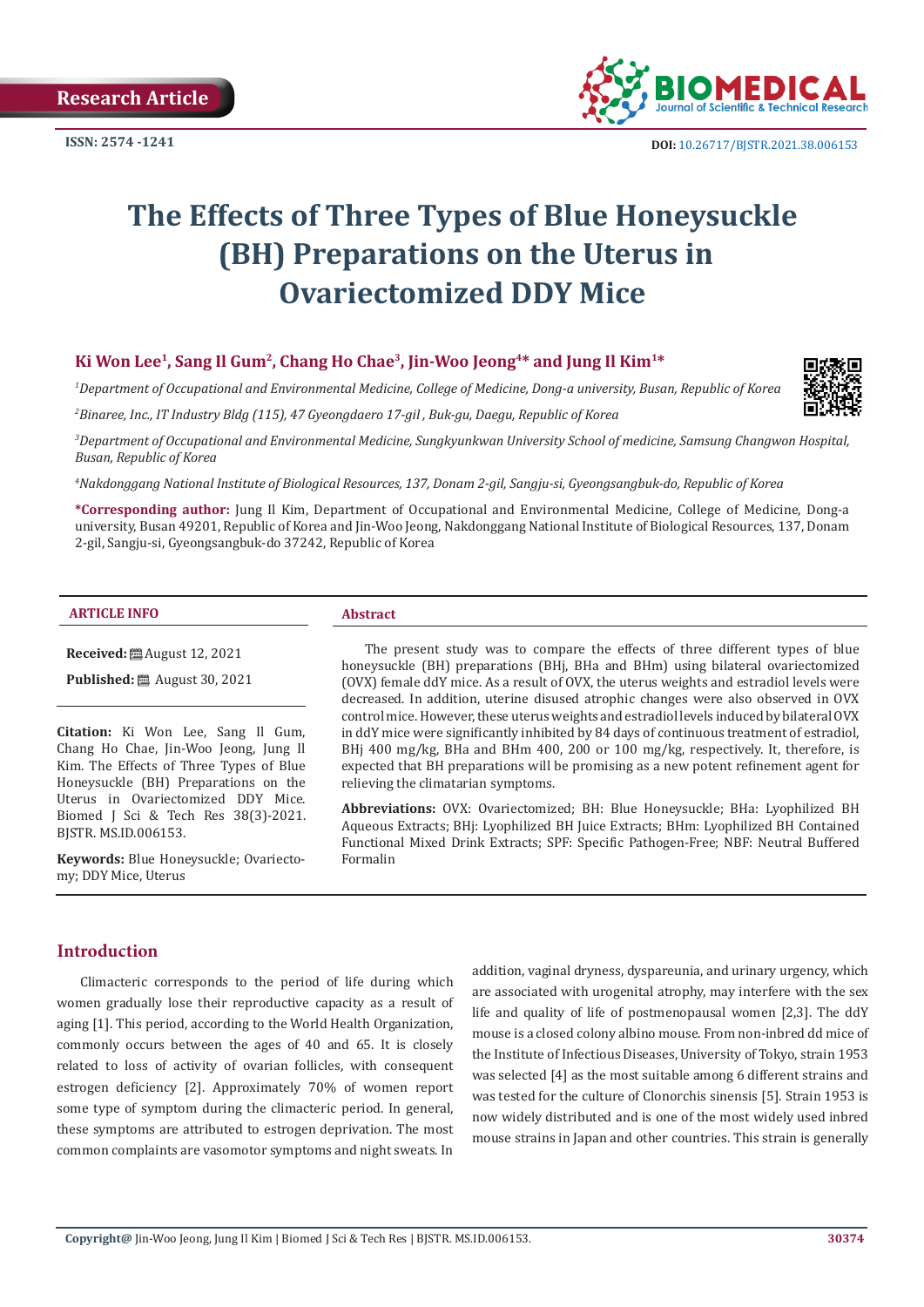used in the induction of osteoporosis by ovariectomy [6] and/or sciatic neurectomy [7]. In case of OVX mice, ddY mice have been firstly choice in OVX rodent models [6,8,9]. Phytoestrogens are substances with chemical structure and function similar to that of estrogens and have been shown to bind to estrogen receptors (ER) due to the presence of a phenolic ring [10-12].

Coumestrol and the isoflavonoids genistein, daidzein, and their plant precursors, are mainly found in soybeans and clover [13]. Isoflavones, especially those derived from plants, have various biological activities, and can improve the metabolic symptoms [14] and bone-protective effects [15] of menopause. Phytoestrogen behaves as an estrogen mimic [16], and these estrogenic effects in biological systems believed to relate its structural similarity to estrogen, isoflavonoids exert a weak estrogenic-like effect by binding to both ER-α and ER-β in various tissues [16-18]. Blue honeysuckle (Berries of Lonicera caerulea L., Caprifoliaceae; BH) is a traditional shrub used in folk medicine in northern Russia, China, and Japan, but its fruits are little known as edible berries in North America and Europe, and also in Korea. The berries are a rich source of ascorbic acid and phenolic components, particularly anthocyanins, flavonoids and low molecular weight phenolic acids [19]. These compounds have been reported to have multiple biological activities including strong antioxidant activity [20]. Especially BH extracts have been showed the strongest antioxidant potent among 12 types of colored berries [21], and phenolic rich extract of BH has been shown to possess anti-inflammatory and wound-healing effects *in vitro* and *in vivo* [22] and skin protective effects to ultraviolet-induced damages with less toxicity [23]. We studied many anti-climacterium effects of BH and in the present study, the uterus were evaluated by three different types of BHj (juice extracts), BHa (aqueous extracts) and BHm (mixed drink extracts) using bilateral ovariectomized (OVX) female ddY mice.

# **Materials and Methods**

#### **Animals and Husbandry**

Total 150 virgin female specific pathogen-free (SPF) outbredmice, Kwl:ddY mice (6-week-old upon receipt; Kiwa Laboratory Animal, Wakayama, Japan) were used after acclimatization for 10 days. Animals were allocated four per polycarbonate cage in a temperature (20-25℃) and humidity (45-55%) controlled room. Light : dark cycle was 12 h : 12 h and feed (Samyang, Seoul, Korea) and water were supplied free to access. One hundred forty mice were used as OVX-induced osteoporotic mice and remainder ten mice were used as sham operation in this experiment. At 27 days after OVX operation, eight mice in each group were selected based on the body weight deviations (32.221.09 g of OVX mice, ranged in 30.10~34.00 g; 28.980.95 g of sham-operated mice, ranged in 27.60~30.20 g, respectively) as follows. All laboratory animals were treated according to the national regulations of the usage and welfare of laboratory animals and approved by the Institutional Animal Care and Use Committee in Daegu Haany University

(Gyeongsan, Gyeongbuk, Korea) prior to animal experiment (Approval No. DHU2015-075).

#### **Preparation and Administration of Test Substances**

All three types of BH preparations (BHj, BHa and BHm) were supplied by sponsor (Bioport Korea. Inc, Busan, Korea) as light to deep reddish powders as follows. All test materials were stored in a 4℃ refrigerator to protect from light and moisture, and they were well dissolved upto 40 mg/ml in distilled water, at least. Some specimens of BHj (Code BHjBPK2016Ku01), BHa (BHaBPK2016Ku01) and BHm (BHmBPK2016Ku01) were deposited in the herbarium of the Medical Research center for Globalization of Herbal Formulation, Daegu Haany University, respectively. All test materials - BHj, BHa and BHm were orally administered in a volume of 10 ml/kg, once a day for 84 days from 4 weeks after OVX operation, and 17β-estradiol was subcutaneously treated on the dorsal back skins in a volume of 0.2 ml/head, also once a day for 84 days from 4 weeks after OVX. BHj 400 mg was dissolved in distilled water 10 ml and administered in a volume of 10 ml/kg (equivalence to 400 mg/kg). BHa and BHm 400, 200 and 100 mg were also dissolved in distilled water 10 ml and administered in a volume of 10 ml/kg as equivalence to 100, 200 and 400 mg/kg, respectively. In addition, 17β-estradiol (Sigma-Aldrich, St. Louise, MO, USA) 0.03 μg was dissolved in 0.2 ml of sterilized saline, and subcutaneously treated on the dorsal back skins in a volume of 0.2 ml/mouse (as equivalence to 0.03 μg/head/day) according to the previous established methods [24-26].

#### **Menopause Induction Via Bilateral OVX**

Mice were anesthetized with 2 to 3% isoflurane (Hana Pharm. Co., Hwasung, Korea) in the mixture of  $70\%$  N<sub>2</sub>O and 28.5% O<sub>2</sub> and were maintained with 1 to 1.5% isoflurane in the mixture of 70%  $N_2$ O and 28.5%  $O_2$ . The surgical protocol was carried out according to established methods [6,9] as follows. The OVX treatment group underwent open surgery involving bilateral OVX via a midline incision of linea alba. Following surgery, the incision was closed in two layers. The muscular layers were sutured independently from peripheral tissues using dissolvable 3-0 vicryl sutures, and the skin closed by continuous sutures using silk (3-0). The second group of mice (n=8) underwent a sham operation, in which a similar incision in the linea alba was made, but bilateral OVX were not performed.

#### **Body Weight Measurements**

Changes of body weight were measured once a week, at least from at OVX, 1 day before administration, initiation of administration to sacrifice using an automatic electronic balance (Precisa Instrument, Dietikon, Switzland), respectively. At OVX, initiation of administration and at a termination, all experimental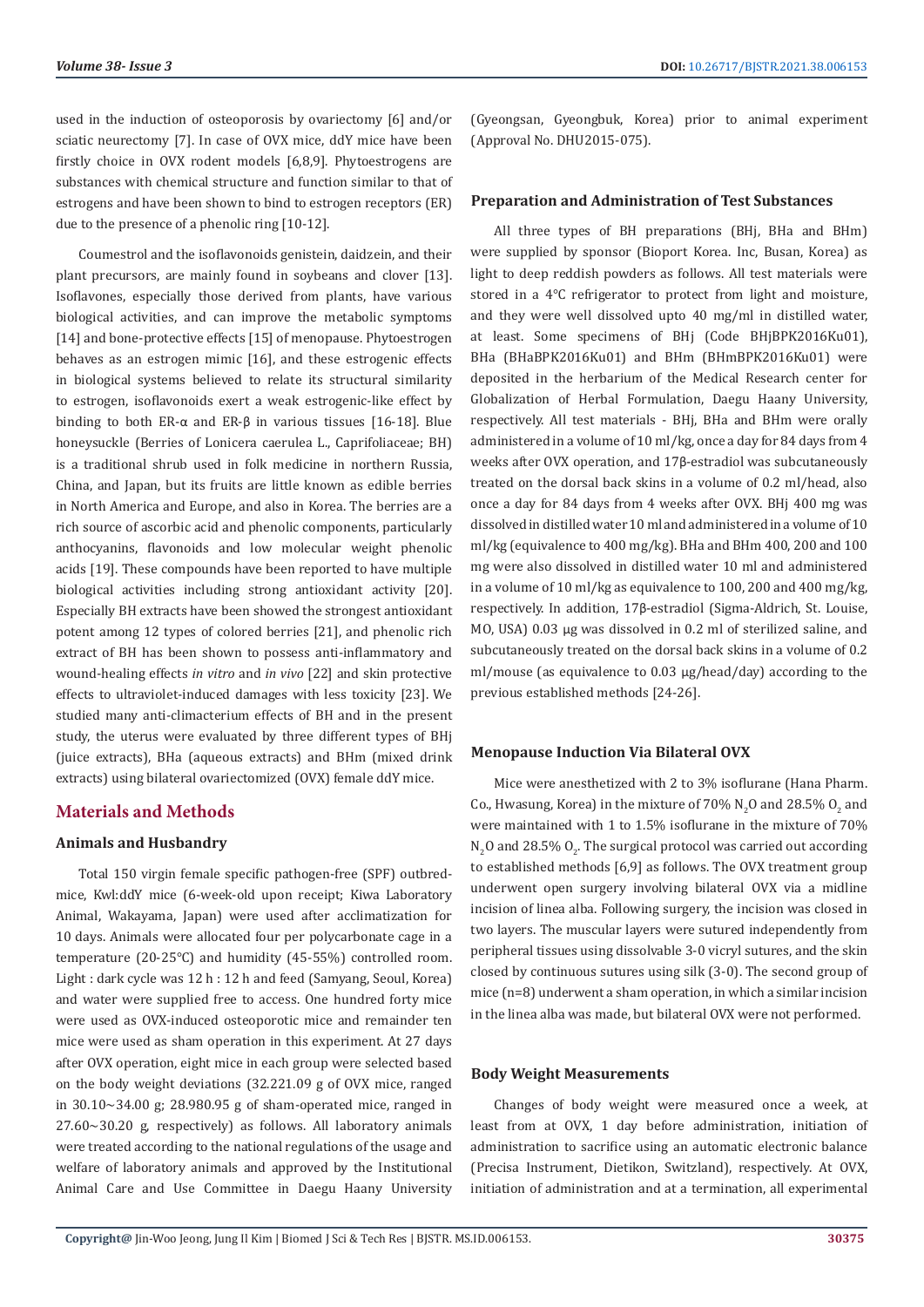animals were overnight fasted (water was not; about 18 h) to reduce the differences from feeding. In addition, body weight gains were also calculated as follow: OVX recovery/induced periods (28 days) = [Body weight at initial test substance treatment – body weight at the day of OVX surgery]; and after administration (84 days) = [Body weight at sacrifice – body weight at initial test substance treatment].

#### **Food Consumption Measurements**

All mice were allocated in individual cages contained 150 g of diets, and reminder amounts of supplied diets were measured at 24 h after feed supply using an automatic electronic balance (Precisa Instrument, Dietikon, Switzland). These are regarded as individual daily food consumption of mice (g/24 h/mouse). These measurements were conducted six times during administration, at 1, 3, 5, 7, 28, 56 and 83 days after first administration, respectively.

#### **Serum Estradiol**

For serum biochemical analysis,  $\sim$ 1 ml whole blood was collected from the vena cava at sacrifice and was separated from the serum by centrifugation at 21,000 x g for 10 min at 4℃ using a clotting activated serum tube. All serum samples were frozen at ‑150℃ until they were assayed. Serum estradiol contents were measured using the chemiluminescent immunoassay technique (ECLIA, Roche e411 immunoassay analyzer, Roche, Penzberg, Germany) from the separated serum at sacrifice in all individual mice, respectively.

#### **Uterus Weight Measurements**

At sacrifice, the uterus including vagina located in abdominal cavity were collected after eliminations of the surrounding connective tissues, and then the weights were measured at g levels regarding absolute wet weights. To reduce the individual body weight differences, the relative weights (% of body weight) were also calculated using body weight at sacrifice and absolute wet weight as follow: Relative uterus weight (% of body weight) = [(absolute uterus weighs/body weight at sacrifice) x 100].

#### **Uterus Histological Procedures**

Sampled tissues were fixed in 10% neutral buffered formalin (NBF). After paraffin embedding, 3-4 μm serial sections were prepared. Representative sections were stained with hematoxylin and eosin (H&E) for light microscopically examination. After that the histological profiles of uterus were observed under light microscope (Model Eclipse 80i, Nikon, Tokyo, Japan). In addition, total full, mucosa and epithelial thicknesses of the uterus (μm/

uterus) were also detected with percentages of uterine glands located in the mucosa (%/mucosa of uterus) using an automated image analyzer, respectively.

#### **Statistical Analyses**

All values for the eight mice in this experiment were expressed as means ± standard deviation. Multiple comparison tests for the different dose groups were conducted. Variance homogeneity was examined using the Levene test. If the Levene test indicated no significant deviations from variance homogeneity, the data were analyzed using the one-way analysis of variance test followed by the least-significant differences test to determine which group comparisons were significantly different. When significant deviations from variance homogeneity were observed on the Levene test, the non-parametric Kruskal-Wallis test was conducted. When a significant difference was observed on the Kruskal-Wallis test, the Mann-Whitney U test was conducted to determine the specific pairs of groups that were significantly different. Statistical analyses were conducted using the SPSS for Windows software package (ver. 14.0; SPSS Inc., Chicago, IL, USA).

### **Results**

# **Effects on Body Weights and Gains in Three Different Types of BH Preparations-Treated Mice**

We selected eight mice in group showing more increases of body weights as compared with sham-operated mice, and regarded as good OVX animals at 27 days after OVX surgery (32.221.09 g of OVX mice, ranged in 30.10~34.00 g; 28.980.95 g of sham-operated mice, ranged in 27.60~30.20 g, respectively), consequently, significant (p<0.01) increases of body weights were detected in OVX control as compared to those of sham control mice with significant (p<0.01) increases of body weight gains during 4 weeks of OVX recovery/ induce and 84 days administration periods, in this experiment. However, significant (p<0.01 or p<0.05) decreases of body weights were demonstrated in estradiol, estradiol, BHj 400 mg/kg, BHa and BHm 400, 200 or 100 mg/kg treated mice from 28, 42, 49 and 56 days after initial administration as compared with OVX control mice, respectively. In addition, all 8 types of test substance treated mice showed significant  $(p<0.01)$  decreases of body weight gains during 84 days of treatment periods as compared with OVX control. Especially, BHj administered OVX mice showed similar favorable inhibitory activities on the OVX-induced body weight increases as compared with those of equal dose of BHa, and BHm treated OVX mice showed similar or slightly more favorable inhibitory effects on body weight increases as compared with equal dose of BHa administered OVX mice, respectively (Table 1).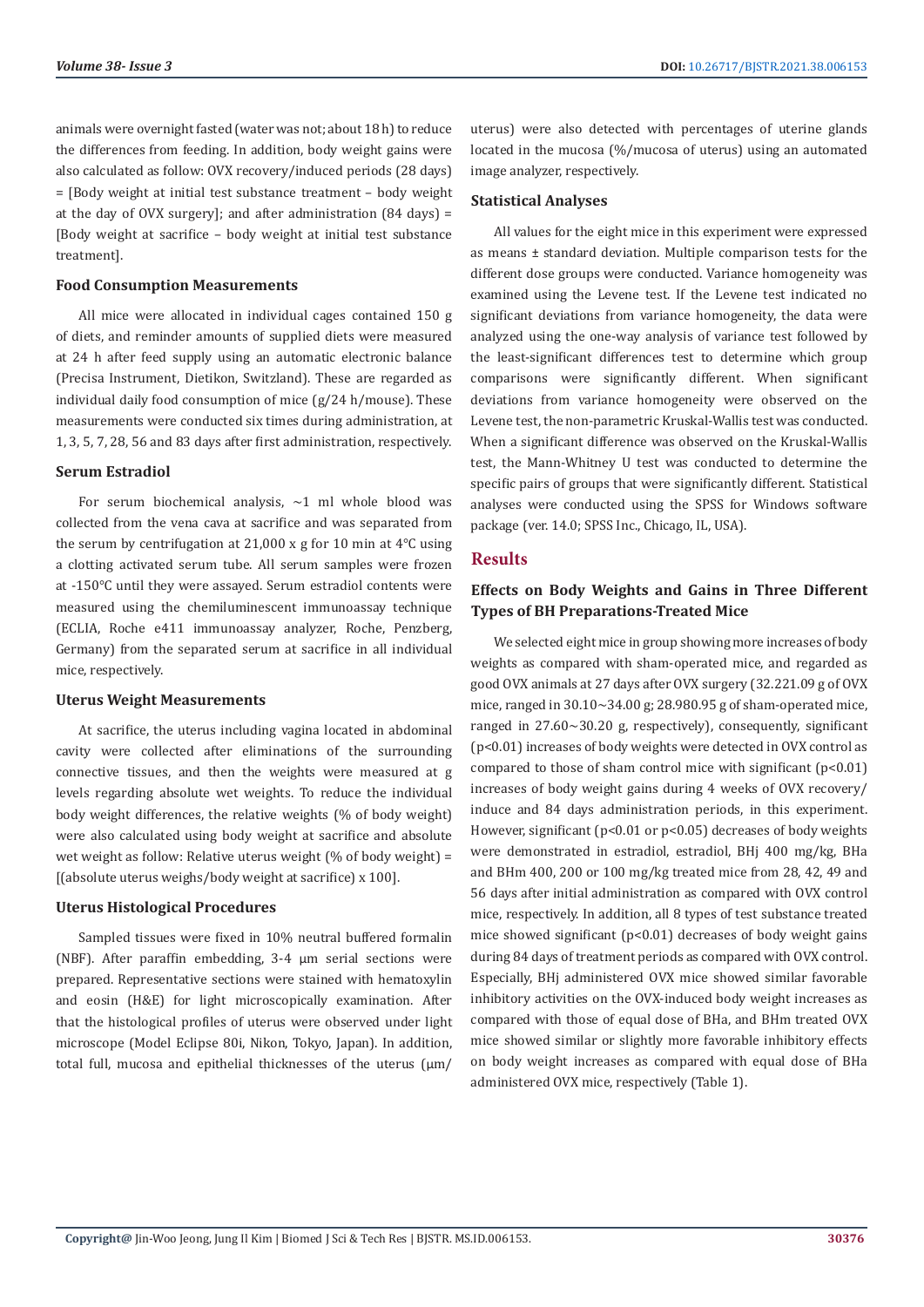| Groups                 | Food consumption (g/24 hrs/mouse): Days after initial treatment |                               |                               |                               |                                |                               |  |
|------------------------|-----------------------------------------------------------------|-------------------------------|-------------------------------|-------------------------------|--------------------------------|-------------------------------|--|
|                        | $\mathbf{1}$                                                    | 3                             | 7                             | 28                            | 56                             | 83                            |  |
| Controls               |                                                                 |                               |                               |                               |                                |                               |  |
| Sham                   | $7.23 \pm 0.62$                                                 | $6.85 \pm 0.85$               | $6.71 \pm 0.79$               | $6.66 \pm 0.80$               | $6.73 \pm 0.79$                | $7.39 \pm 0.87$               |  |
| <b>OVX</b>             | $11.76 \pm 1.08$ <sup>a</sup>                                   | $11.20 \pm 0.96^{\text{a}}$   | $11.52 \pm 0.89^{\mathrm{a}}$ | $11.10 \pm 0.93$ <sup>a</sup> | $12.49 \pm 0.97$ <sup>a</sup>  | $15.25 \pm 1.47$ <sup>a</sup> |  |
| Estradiol              | $11.58 \pm 1.01^a$                                              | $10.54 \pm 1.26^a$            | $9.72 \pm 1.28$ <sup>ab</sup> | $9.61 \pm 0.87$ <sup>ac</sup> | $10.30 \pm 0.58$ <sup>ab</sup> | $11.28 \pm 1.05^{ab}$         |  |
| BH preparation (mg/kg) |                                                                 |                               |                               |                               |                                |                               |  |
| BH <sub>i</sub> 400    | $11.70 \pm 1.56^a$                                              | $11.08 \pm 0.87$ <sup>a</sup> | $11.20 \pm 1.09^a$            | $10.86 \pm 1.51$ <sup>a</sup> | $12.42 \pm 1.05^a$             | 15.10±1.47 <sup>a</sup>       |  |
| BHa 400                | $11.92 \pm 1.03$ <sup>a</sup>                                   | $10.96 \pm 1.00^{\circ}$      | $11.32 \pm 1.28$ <sup>a</sup> | $11.29 \pm 1.45$ <sup>a</sup> | $12.59 \pm 1.04^a$             | $15.31 \pm 1.24$ <sup>a</sup> |  |
| <b>BHa 200</b>         | $11.85 \pm 0.97$ <sup>a</sup>                                   | $10.83 \pm 1.08$ <sup>a</sup> | $11.70 \pm 1.36^{\circ}$      | $11.16 \pm 1.66^{\circ}$      | $12.01 \pm 1.29$ <sup>a</sup>  | $15.04 \pm 1.92$ <sup>a</sup> |  |
| <b>BHa 100</b>         | $11.80 \pm 0.83$ <sup>a</sup>                                   | $11.35 \pm 2.04^{\circ}$      | $11.44 \pm 1.24$ <sup>a</sup> | $11.06 \pm 1.17$ <sup>a</sup> | $12.18 \pm 1.48$ <sup>a</sup>  | $15.23 \pm 1.28$ <sup>a</sup> |  |
| <b>BHm 400</b>         | $11.71 \pm 0.96^{\text{a}}$                                     | $11.15 \pm 0.98$ <sup>a</sup> | $11.60 \pm 0.83$ <sup>a</sup> | $11.18 \pm 0.58$ <sup>a</sup> | $12.21 \pm 1.64$ <sup>a</sup>  | $15.34 \pm 2.46^a$            |  |
| <b>BHm 200</b>         | $11.77 \pm 1.33$ <sup>a</sup>                                   | $11.17 \pm 1.38$ <sup>a</sup> | $11.61 \pm 0.99^{\text{a}}$   | $11.21 \pm 1.31$ <sup>a</sup> | $13.04 \pm 1.79$ <sup>a</sup>  | $14.55 \pm 2.10^a$            |  |
| <b>BHm 100</b>         | $11.62 \pm 1.05^{\text{a}}$                                     | $11.17 \pm 1.10^a$            | $11.15 \pm 1.26^a$            | $11.17 \pm 1.09^{\text{a}}$   | $12.61 \pm 1.60^a$             | $15.62 \pm 1.19^a$            |  |

**Table 1:** Food consumptions in sham operated or OVX ddY mice.

Note: Values are expressed mean ± standard deviation (n=8). Three different dosages of BH preparation were orally administered, and 17β-estradiol was subcu- taneously injected at a dose of 0.03 µg/head on the dorsal back skins, once a day for 84 days from 28 days after OVX surgery. <sup>a</sup>P<0.01 vs. sham control; <sup>b</sup>P<0.01 and cP<0.05 vs. OVX control, determined by least significant difference test.

# **Effects of Three Different Types of BH Preparations on the Food Consumption**

OVX control mice showed significant (p<0.01) increases of food consumption as compared with sham control mice at all six measured times, 1, 3, 7, 28, 56 and 83 days after initial administration, respectively. Anyway, no meaningful or significant changes on the daily food consumption were observed in all BHj 400 mg/kg, BHa and BHm 400, 200 or 100 mg/kg treated mice as compared with OVX control mice at all six measuring points in this study. However, estradiol subcutaneously treated mice showed significant (p<0.01 or p<0.05) decreases of food consumption from 7 days after initial administration as compared with OVX control mice to 83 days after initial administration, respectively (Table 1).

# **Effects of Serum Estradiol in three Different Types of BH Preparations-Treated Mice**

Estradiol: Significant (p<0.01) decreases of the serum estradiol levels were deteted in OVX control mice as compared with sham control mice. However, significant (p<0.01) increases of the serum estradiol levels were demonstrated in all test substance treated mice including BHm 400 mg/kg treated mice as compared with OVX control mice, respectively. Especially, BHj administered OVX mice showed similar favorable inhibitory activities on the OVXinduced serum estradiol level decreases as compared with those of equal dose of BHa, and BHm treated OVX mice showed similar

or slightly more favorable inhibitory effects on the serum estradiol level changes as compared with equal dose of BHa administered OVX mice (Table 2 and Figure 1). Our results indicated that three different types of BH preparations causes estrogenic activities.

**Table 2:** Serum estradiol levels in controls or BH treatment groups.

| Groups                   | No. | Serum estradiol (pg/ml)       |  |  |
|--------------------------|-----|-------------------------------|--|--|
| Controls                 |     |                               |  |  |
| Sham                     | 8   | 26.19±3.59                    |  |  |
| <b>OVX</b>               | 8   | $6.33 \pm 1.03$ <sup>a</sup>  |  |  |
| Estradiol                | 8   | $19.28 + 2.93$ <sup>c</sup>   |  |  |
| BH preparation $(mg/kg)$ |     |                               |  |  |
| BHa 400                  | 8   | $9.54 + 1.13b$                |  |  |
| <b>BHa 200</b>           | 8   | $8.79 + 1.12b$                |  |  |
| BH <sub>a</sub> 100      | 8   | $8.08 \pm 1.01$ <sup>ab</sup> |  |  |
| BHm 400                  | 8   | $9.66 + 0.94b$                |  |  |
| <b>BHm 200</b>           | 8   | $9.05 \pm 1.33$ <sup>b</sup>  |  |  |
| <b>BHm 100</b>           | 8   | $8.33 \pm 0.76$ <sup>ab</sup> |  |  |

Note: Values are expressed mean ± standard deviation (n=8). Three different dosages of BH preparation were orally administered, and 17β-estradiol was subcu- taneously injected at a dose of 0.03 µg/head on the dorsal back skins, once a day for 84 days from 28 days after OVX surgery.  $P<0.01$  vs. sham control; b P<0.01 and cP<0.05 vs. OVX control, determined by least significant difference test.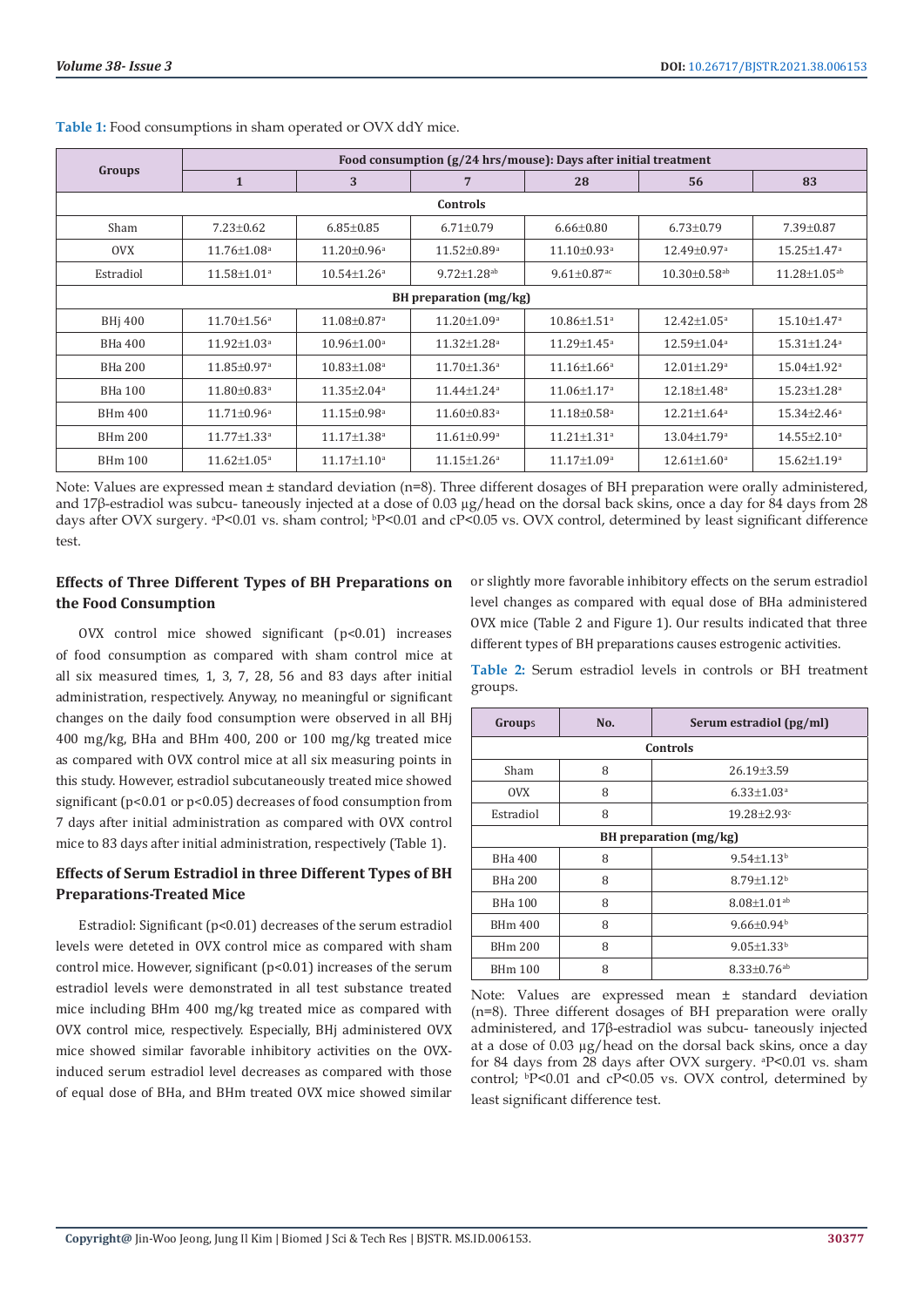

**Figure 1**: Serum estradiol levels in sham operated or OVX ddY mice. Values are expressed mean ± standard deviation (n=8). ap<0.01 as compared with sham control; bp<0.01 as compared with OVX control, determined by Mann-Whitney U test.

# **Effects of Uterus Weights in Three Different Types of BH Preparations-Treated Mice**

Significant (p<0.01) decreases of the uterus absolute and relative wet weights were observed in OVX control mice as compared with sham control mice, respectively. However, significant (p<0.01) increases of the uterus weights were noticed in all test substance treated mice including BHj 400 mg/kg as compared with OVX control mice, respectively. Especially, BHj administered OVX mice showed similar favorable inhibitory activities on the OVX-induced uterus absolute and relative weight decreases as compared with those of equal dose of BHa, and BHm treated OVX mice showed similar or slightly more favorable inhibitory effects on the uterine weight decreases as compared with equal dose of BHa administered OVX mice (Table 3). Our results indicated that three different types of BH preparations causes estrogenic activities.

**Table 3:** Uerus weights in sham-operated or OVX ddY mice.

| Groups                 | Absolute wet-weight (g)         | Relative wet-weight (% of body weight) |  |  |  |
|------------------------|---------------------------------|----------------------------------------|--|--|--|
|                        | Controls                        |                                        |  |  |  |
| Sham                   | $0.227 \pm 0.077$               | $0.755 \pm 0.268$                      |  |  |  |
| <b>OVX</b>             | $0.023 \pm 0.008$ <sup>a</sup>  | $0.051 \pm 0.018$ <sup>a</sup>         |  |  |  |
| Estradiol              | $0.096 \pm 0.034$ <sup>ab</sup> | $0.274 \pm 0.100$ <sup>ab</sup>        |  |  |  |
| BH preparation (mg/kg) |                                 |                                        |  |  |  |
| <b>BHj 400</b>         | $0.064 \pm 0.011$ <sup>ab</sup> | $0.172 \pm 0.017$ <sup>ab</sup>        |  |  |  |
| BHa 400                | $0.067 \pm 0.016$ <sup>ab</sup> | $0.181 \pm 0.040$ <sup>ab</sup>        |  |  |  |
| <b>BHa 200</b>         | $0.052 \pm 0.015^{ab}$          | $0.141 \pm 0.045$ <sup>ab</sup>        |  |  |  |
| <b>BHa 100</b>         | $0.044 \pm 0.013$ <sup>ab</sup> | $0.112 \pm 0.034$ <sup>ab</sup>        |  |  |  |
| <b>BHm 400</b>         | $0.071 \pm 0.024$ <sup>ab</sup> | $0.197 \pm 0.068$ <sup>ab</sup>        |  |  |  |
| <b>BHm 200</b>         | $0.057 \pm 0.016$ <sup>ab</sup> | $0.153 \pm 0.042$ <sup>ab</sup>        |  |  |  |
| <b>BHm 100</b>         | $0.047 \pm 0.010$ <sup>ab</sup> | $0.122 \pm 0.027$ <sup>ab</sup>        |  |  |  |

Note: Values are expressed mean ± standard deviation (n=8). Three different dosages of BH preparation were orally administered, and 17β-estradiol was subcutaneously injected at a dose of 0.03 µg/head on the dorsal back skins, once a day for 84 days from 28 days after OVX surgery. <sup>a</sup>p<0.01 as compared with sham control by MW test; <sup>b</sup>p<0.01 as compared with OVX control by MW test.

### **Changes in Uterus Histopathology**

Significant (p<0.01) decreases of the total, mucosa, and epithelial thicknesses of the uterus, and of the percentages of uterine glands in the mucosa were demonstrated in OVX control

mice, due to estrogen-depletion related disused atrophic changes, respectively. However, significant (p<0.01) increases of the total, mucosa, and epithelial thicknesses of the uterus, and of the percentages of uterine glands in the mucosa were detected in all test material treated mice including BHa 200 mg/kg treated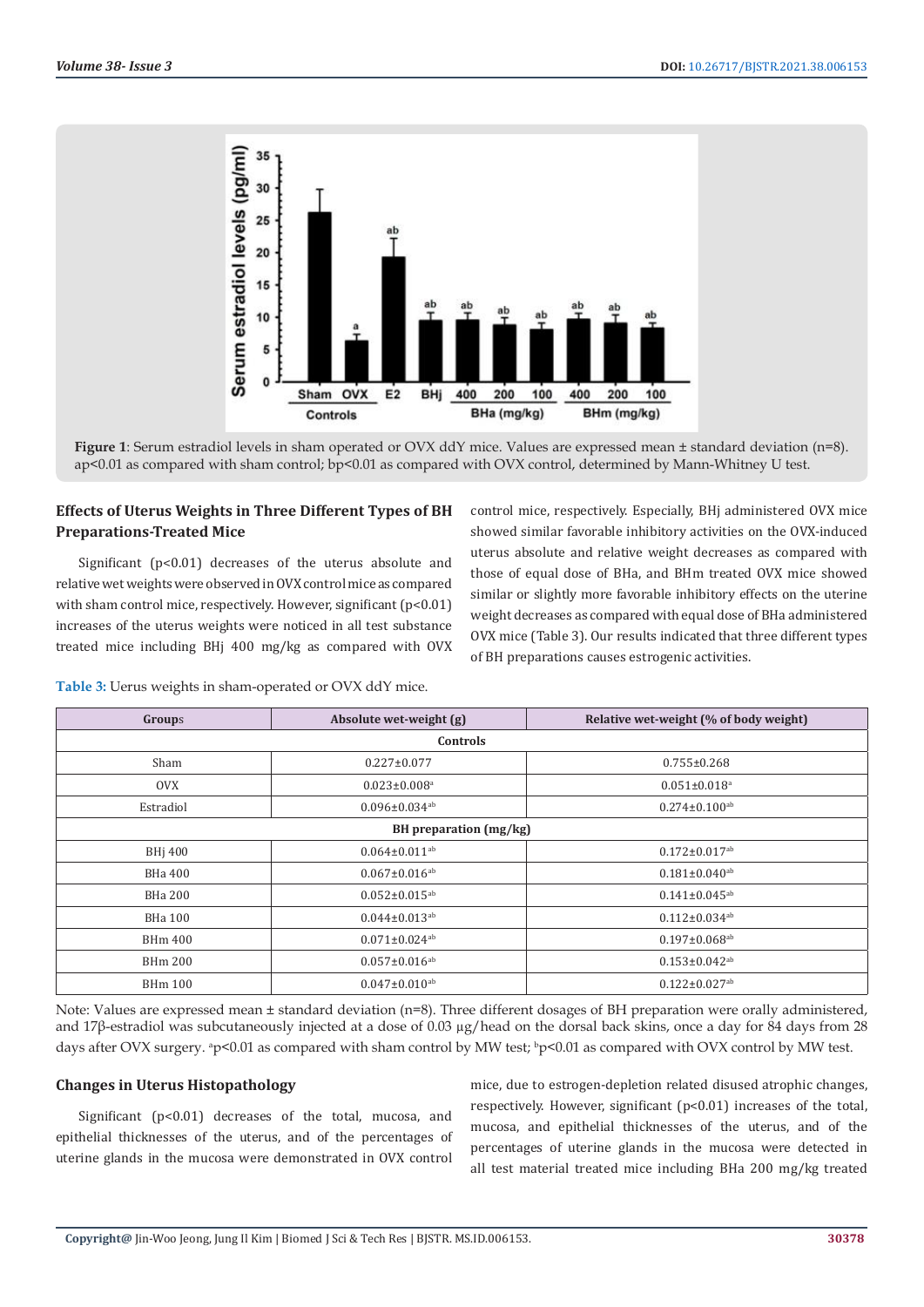mice as compared with OVX control mice, respectively. Especially, BHj administered OVX mice showed similar favorable inhibitory activities on the OVX-induced uterus total, mucosa and epithelial thickness, the percentages of uterine glands decrease as compared with those of equal dose of BHa, and BHm treated OVX mice showed similar or slightly more favorable inhibitory effects on the uterine atrophic histopathological changes as compared with equal dose of BHa administered OVX mice (Table 4 and Figure 2).



**Figure 2**: Representative histological images of the left uterus horn, captured from sham operated or OVX ddY mice after hematoxylin and eosin staining.

- A. Sham-operated and distilled water-treated sham vehicle control mice;
- B. distilled water treated OVX control mice;
- C. 17β-estradiol (0.03 μg/head)-treated OVX mice;
- D. 400 ml/kg BHj-treated OVX mice;
- E. 400 ml/kg BHa-treated OVX mice;
- F. 200 ml/kg BHa-treated OVX mice;
- G. 100 ml/kg BHa-treated OVX mice;
- H. 400 ml/kg BHm-treated OVX mice;
- I. 200 ml/kg BHa-treated OVX mice; and
- J. 100 ml/kg BHa-treated OVX mice. Scale bar, 120 μm.

|                        | Left uterine horn tissues         |                                                               |                                   |                                |  |  |
|------------------------|-----------------------------------|---------------------------------------------------------------|-----------------------------------|--------------------------------|--|--|
| <b>Groups</b>          | Total thickness $(\mu m)$         | Mucosa layer thickness (µm)<br>Epithelium thickness $(\mu m)$ |                                   | Uterine gland regions (%)      |  |  |
| Controls               |                                   |                                                               |                                   |                                |  |  |
| Sham                   | 2109.25+317.84                    | 33.20±6.41                                                    | 777.59±137.36                     | 52.85±13.05                    |  |  |
| <b>OVX</b>             | $607.63 + 101.32$ <sup>a</sup>    | $6.88 + 1.03$ <sup>a</sup>                                    | 187.15+14.82 <sup>a</sup>         | $12.50 + 2.95$ <sup>a</sup>    |  |  |
| Estradiol              | 1271.38±281.96 <sup>ab</sup>      | $21.31 \pm 4.00$ <sup>ab</sup>                                | $492.61 \pm 108.12$ <sup>ab</sup> | 33.24±10.84 <sup>ab</sup>      |  |  |
| BH preparation (mg/kg) |                                   |                                                               |                                   |                                |  |  |
| <b>BHi 400</b>         | $850.38 + 95.41$ <sup>ab</sup>    | $17.71 \pm 1.73$ <sup>ab</sup>                                | $323.90 + 27.38$ <sup>ab</sup>    | $29.77 + 5.23$ <sup>ab</sup>   |  |  |
| BH <sub>a</sub> 400    | 863.38+105.94 <sup>ab</sup>       | $17.90 + 2.86$ <sup>ab</sup>                                  | $330.91 + 45.37$ <sup>ab</sup>    | $30.96 \pm 6.65$ <sup>ab</sup> |  |  |
| BHa 200                | $823.00 \pm 75.16^{ab}$           | $16.40 \pm 2.46$ <sup>ab</sup>                                | $314.81 \pm 57.15$ <sup>ab</sup>  | $27.83 \pm 4.11$ <sup>ab</sup> |  |  |
| BHa 100                | $729.00\pm34.07^{ab}$             | $14.32 \pm 3.63$ <sup>ab</sup>                                | $260.32 \pm 33.18$ <sup>ab</sup>  | $23.07 \pm 2.59$ <sup>ab</sup> |  |  |
| <b>BHm 400</b>         | 932.63 $\pm$ 150.61 <sup>ab</sup> | $19.32 \pm 3.76$ <sup>ab</sup>                                | $346.23 \pm 58.09$ <sup>ab</sup>  | $31.80 \pm 7.18$ <sup>ab</sup> |  |  |

**Table 4:** Histopathology-histomorphometry for the uterus in sham-operated or OVX ddY mice.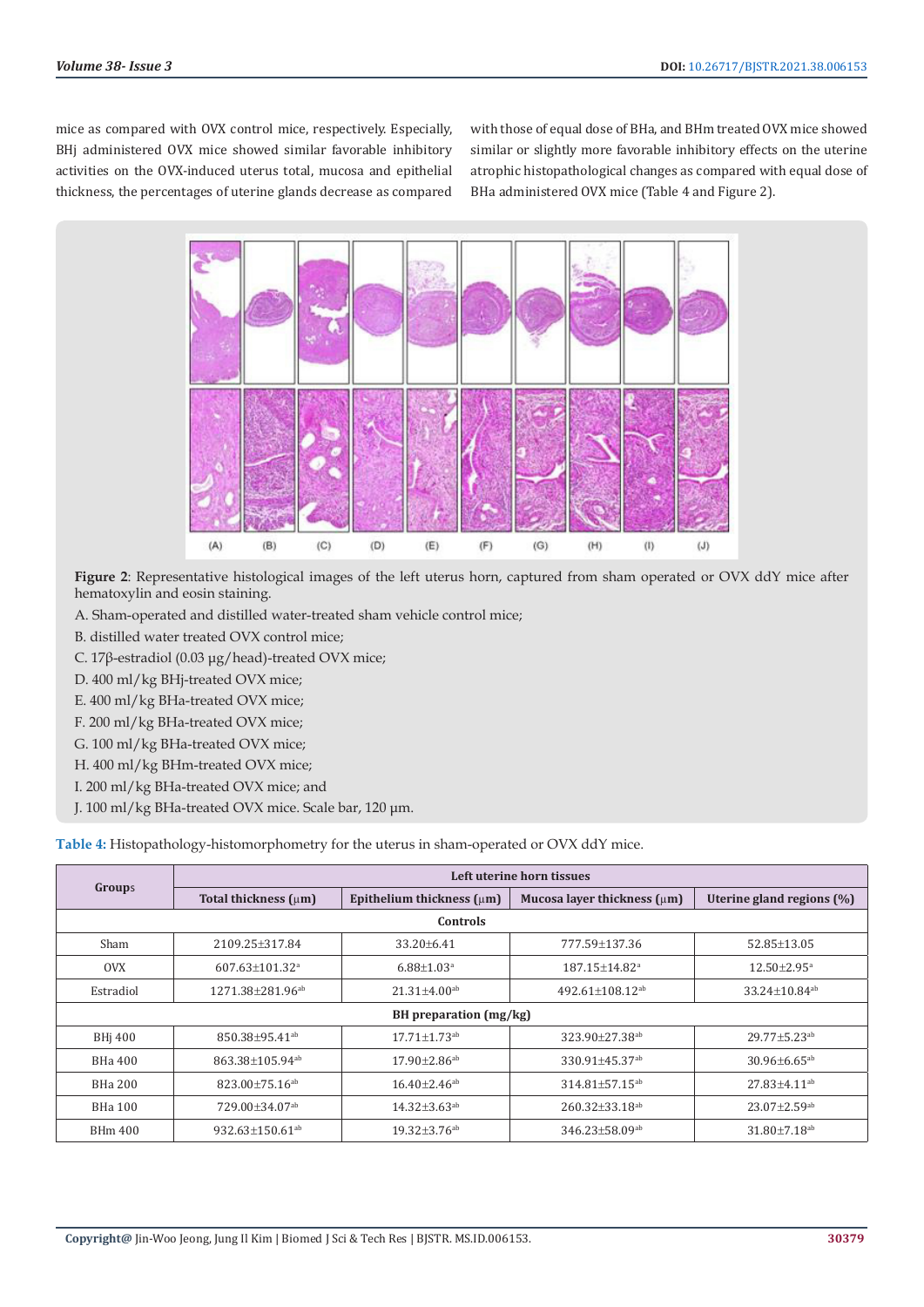| <b>BHm 200</b> | $839.50 \pm 58.06^{ab}$          | $17.11 \pm 2.80$ <sup>ab</sup> | $319.47 \pm 26.55$ <sup>ab</sup> | $29.49 + 4.14$ <sup>ab</sup> |
|----------------|----------------------------------|--------------------------------|----------------------------------|------------------------------|
| <b>BHm 100</b> | $801.50 \pm 80.93$ <sup>ab</sup> | $6.01 + 4.40$ <sup>ab</sup>    | $.80 + 34.45$ <sup>ab</sup>      | $25.76{\pm}4.03^{\text{ab}}$ |

Note: Values are expressed mean ± standard deviation (n=8). Three different dosages of BH preparation were orally administered, and 17β-estradiol was subcutaneously injected at a dose of 0.03 µg/head on the dorsal back skins, once a day for 84 days from 28 days after OVX surgery. <sup>a</sup>p<0.01 as compared with sham control by MW test; <sup>b</sup>p<0.01 as compared with OVX control by MW test.

# **Discussion**

The berries are a rich source of ascorbic acid and phenolic components, particularly anthocyanins, flavonoids and low molecular weight phenolic acids [19,20]. These compounds have been reported to have multiple biological activities including strong antioxidant activity [20]. Especially BH extracts have been showed the strongest antioxidant potent among 12 types of colored berries [21], and phenolic rich extract of BH has been shown to possess anti-inflammatory and wound-healing effects *in vitro* and *in vivo* [22] and skin protective effects to ultraviolet-induced damages [23] with less toxicity [27]. The present study demonstrated that dried pomegranate concentrate powder enhanced the anti-climacteric effects of red clover in OVX rats. Therefore, we suggest that three different types of BH preparations is an attractive ingredient with anti-OVX benefits. OVX mice exhibited a significant decrease in uterine weights along with marked decreases in serum estradiol levels and associated uterine atrophic changes, including decreases in total, mucosa and epithelial thicknesses, and uterine glands in the mucosa. However, these estrogen‑deficient uterine atrophies were significantly inhibited by three different types of BH preparations treatment. As estrogens are shown to act on numerous female target organs, such as the uterus, vagina, and skeletal and cardiovascular systems [28], menopausal women may experience climacterium symptoms due to lack of estrogen [29,30]. Loss of estrogen is accompanied by atrophy of the uterus and vagina [30,31]. Phyto estrogenic effects of is flavonoids cause increases in uterine masses via uterine water inhibitions and/or a cell proliferation [28,32], which are mediated through ERα [16-18].

# **Conclusion**

The results obtained in this study suggesting all three different types of BH preparations (BHj, BHa and BHm) showed favorable effects on serum estradiol and uterus weight, in the current experiment. It, therefore, is expected that BH preparations will be promising as a new potent refinement agent for relieving the climacterium symptoms.

# **Conflicts of Interest**

The authors declared no conflict of interest.

# **Funding**

This work was supported by a grant from the Nakdonggang National Institute of Biological Resources (NNIBR), funded by the Ministry of Environment (MOE) of the Korea (NNIBR2021021010)

and Korea Institute of Planning and Evaluation for Technology in Food, Agriculture and Forestry (IPET) through Agri-Bio industry Technology Development Program, funded by Ministry of Agriculture, Food and Rural Affairs (MAFRA) (IPET121041021HD050).

# **Institutional Review Board Statement**

All laboratory animals were treated according to the national regulations of the usage and welfare of laboratory animals and approved by the Institutional Animal Care and Use Committee in Daegu Haany University prior to animal experiment (Approval No. DHU2015-075).

### **References**

- 1. [Del Giorno C, Fonseca AM, Bagnoli VR, Assis JS, Soares JM Jr, et al. \(2010\)](https://pubmed.ncbi.nlm.nih.gov/21152828/) [Effects of Trifolium pratense on the climacteric and sexual symptoms in](https://pubmed.ncbi.nlm.nih.gov/21152828/) [postmenopause women. Rev Assoc Med Bras 56: 558-562.](https://pubmed.ncbi.nlm.nih.gov/21152828/)
- 2. [Speroff L \(2005\) The menopause: A signal for the future. In: Lobo RA](https://www.elsevier.com/books/treatment-of-the-postmenopausal-woman/lobo/978-0-12-369443-0) [\(Edt.\)., Treatment of the postmenopausal woman \(2nd Edn.\)., New York:](https://www.elsevier.com/books/treatment-of-the-postmenopausal-woman/lobo/978-0-12-369443-0) [Raven Press, p. 1-7.](https://www.elsevier.com/books/treatment-of-the-postmenopausal-woman/lobo/978-0-12-369443-0)
- 3. [Dennerstein L, Lehert P, Guthrie J \(2002\) The effects of the menopausal](https://pubmed.ncbi.nlm.nih.gov/12503070/) [transition and biopsychosocial factors on well-being. Arch Women Ment](https://pubmed.ncbi.nlm.nih.gov/12503070/) [Health 5\(1\): 15-22.](https://pubmed.ncbi.nlm.nih.gov/12503070/)
- 4. Tajima Y (1968) Standardized nomenclature for inbred strains of mice. Experimental animals in cancer research. Japanese Cancer Association Gann Monograph 5: 123-128.
- 5. [Kim JI, Chung DI, Choi DW \(1992\) Egg production of Clonorchis sinensis](https://pubmed.ncbi.nlm.nih.gov/1420029/) [in different strains of inbred mice. Korean J Parasitology 30\(3\): 169-175.](https://pubmed.ncbi.nlm.nih.gov/1420029/)
- 6. [Yamaguchi K, Tada M, Tsuji T, Kuramoto M, Uemura D \(1999\) Suppressive](https://pubmed.ncbi.nlm.nih.gov/10513613/) [effect of norzoanthamine hydrochloride on experimental osteoporosis](https://pubmed.ncbi.nlm.nih.gov/10513613/) [in ovariectomized mice. Biol Pharm Bull 22\(9\): 920-924.](https://pubmed.ncbi.nlm.nih.gov/10513613/)
- 7. [Sakai A, Nakamura T, Tsurukami H, Okazaki R, Nishida S, et al. \(1996\)](https://pubmed.ncbi.nlm.nih.gov/8739907/) [Bone marrow capacity for bone cells and trabecular bone turnover in](https://pubmed.ncbi.nlm.nih.gov/8739907/) [immobilized tibia after sciatic neurectomy in mice. Bone 18\(5\): 479-486.](https://pubmed.ncbi.nlm.nih.gov/8739907/)
- 8. [Ku SK, Lee HS \(2005\) Distribution and frequency of endocrine cells in](https://pubmed.ncbi.nlm.nih.gov/15967740/) [the pancreas of the ddY mouse: An immunohistochemical study. Eur J](https://pubmed.ncbi.nlm.nih.gov/15967740/) [Histochem 49\(2\): 125-130.](https://pubmed.ncbi.nlm.nih.gov/15967740/)
- 9. [Han SY, Lee JR, Kwon YK, Jo MJ, Park SJ, et al. \(2007\) Ostreae Testa prevent](https://pubmed.ncbi.nlm.nih.gov/17905549/) [ovariectomy-induced bone loss in mice by osteoblast activations. J](https://pubmed.ncbi.nlm.nih.gov/17905549/) [Ethnopharmacol 114: 400-405.](https://pubmed.ncbi.nlm.nih.gov/17905549/)
- 10. [Knight DC, Eden JA \(1996\) A review of the clinical effects of](https://pubmed.ncbi.nlm.nih.gov/8677131/) [phytoestrogens. Obstet Gynecol 87\(5 Pt 2\): 897-904.](https://pubmed.ncbi.nlm.nih.gov/8677131/)
- 11. [Setchell KD \(1998\) Phytoestrogens: The biochemistry, physiology, and](https://pubmed.ncbi.nlm.nih.gov/9848496/) [implications for human health of soy isoflavones. Am J Clin Nutr 68\(6\):](https://pubmed.ncbi.nlm.nih.gov/9848496/) [1333S-1346S.](https://pubmed.ncbi.nlm.nih.gov/9848496/)
- 12. [Bachmann GA \(1999\) Vasomotor Flushes in menopausal women. Obstet](https://pubmed.ncbi.nlm.nih.gov/10076170/) [Gynecol 180\(3 Pt 2\): S312-S316.](https://pubmed.ncbi.nlm.nih.gov/10076170/)
- 13. [Hedelin M, Klint A, Chang ET, Bellocco R, Johansson JE, et al. \(2006\)](https://pubmed.ncbi.nlm.nih.gov/16425095/) [Dietary phytoestrogen, serum enterolactone and risk of prostate cancer:](https://pubmed.ncbi.nlm.nih.gov/16425095/) [The cancer prostate Sweden study \(Sweden\). Cancer Causes Control](https://pubmed.ncbi.nlm.nih.gov/16425095/) [17\(2\): 169-180.](https://pubmed.ncbi.nlm.nih.gov/16425095/)